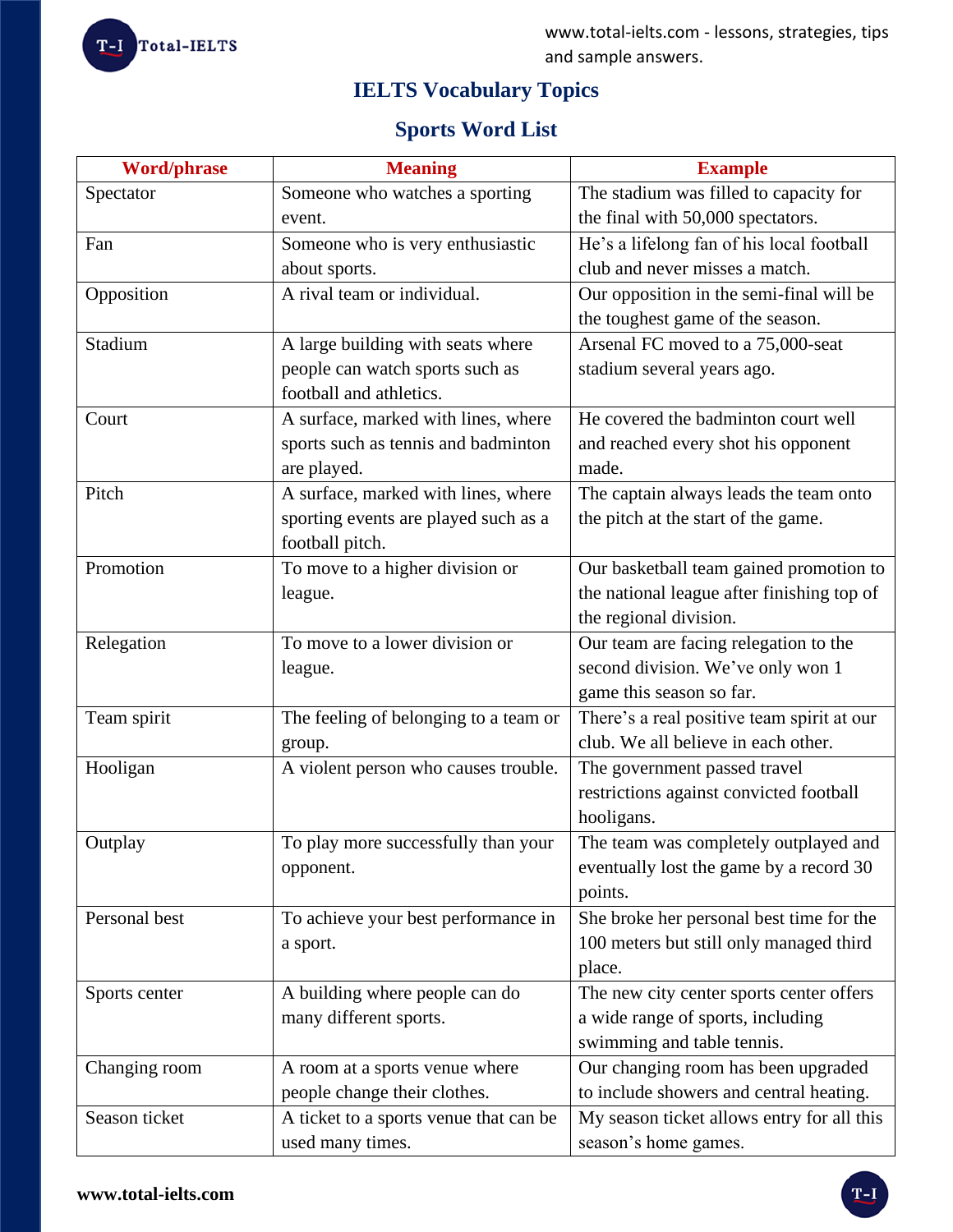www.total-ielts.com - lessons, strategies, tips and sample answers.

| Unfit                  | Not being physically fit.            | After my injury I wasn't able to exercise  |
|------------------------|--------------------------------------|--------------------------------------------|
|                        |                                      | so I became quite unfit.                   |
| Fitness                | Being fit and healthy.               | You can improve your level of fitness by   |
|                        |                                      | walking and jogging every day.             |
| <b>Fitness fanatic</b> | To be extremely keen on keeping fit. | My brother is a fitness fanatic. He takes  |
|                        |                                      | exercise every day and is careful about    |
|                        |                                      | what he eats and drinks.                   |
| Extreme sport          | A dangerous and exciting sport.      | I really want to try an extreme sport like |
|                        |                                      | bungee jumping.                            |
| Esport                 | Multiplayer video games played,      | Esports have become incredibly popular     |
|                        | usually, by professional gamers.     | with millions of dollars on offer to the   |
|                        |                                      | best players.                              |
| Aerobic exercise       | Exercise that strengthens your heart | Jogging and swimming are excellent         |
|                        | and lungs.                           | forms of aerobic exercise.                 |
| Umpire                 | Someone who supervises a game,       | The umpire ruled that he was out, leg      |
|                        | such as cricket or tennis, and makes | before wicket.                             |
|                        | sure the rules are followed.         |                                            |
| Kit                    | The equipment and clothes for a      | I bought my nephew the new Arsenal FC      |
|                        | particular sport or activity.        | kit for his birthday.                      |
| Tournament             | A competition where teams or         | The World Cup, held every 4 years, is      |
|                        | individuals play against each other  | the most famous global football            |
|                        | until there is a winner.             | tournament.                                |
| Versus                 | When an individual or team           | The cup final will be Arsenal versus       |
|                        | competes against another.            | Liverpool.                                 |
| Draw                   | When a game between opponents        | The match was a disappointing 0-0          |
|                        | ends with no winner or loser.        | draw. Neither team deserved to win.        |
| Injury                 | Physical harm to one's body.         | The injury to his knee, he picked up       |
|                        |                                      | during the game, will mean he will be      |
|                        |                                      | out of action for a month.                 |
| Membership             | To belong to a club or organization. | My golf club membership expires next       |
|                        |                                      | month and I'm not sure if I will renew it. |
|                        |                                      | It's too expensive.                        |
| Athlete                | Someone who is very good at sports   | She became a professional athlete at 16    |
|                        | and competes in events.              | because she was an outstanding tennis      |
|                        |                                      | player.                                    |